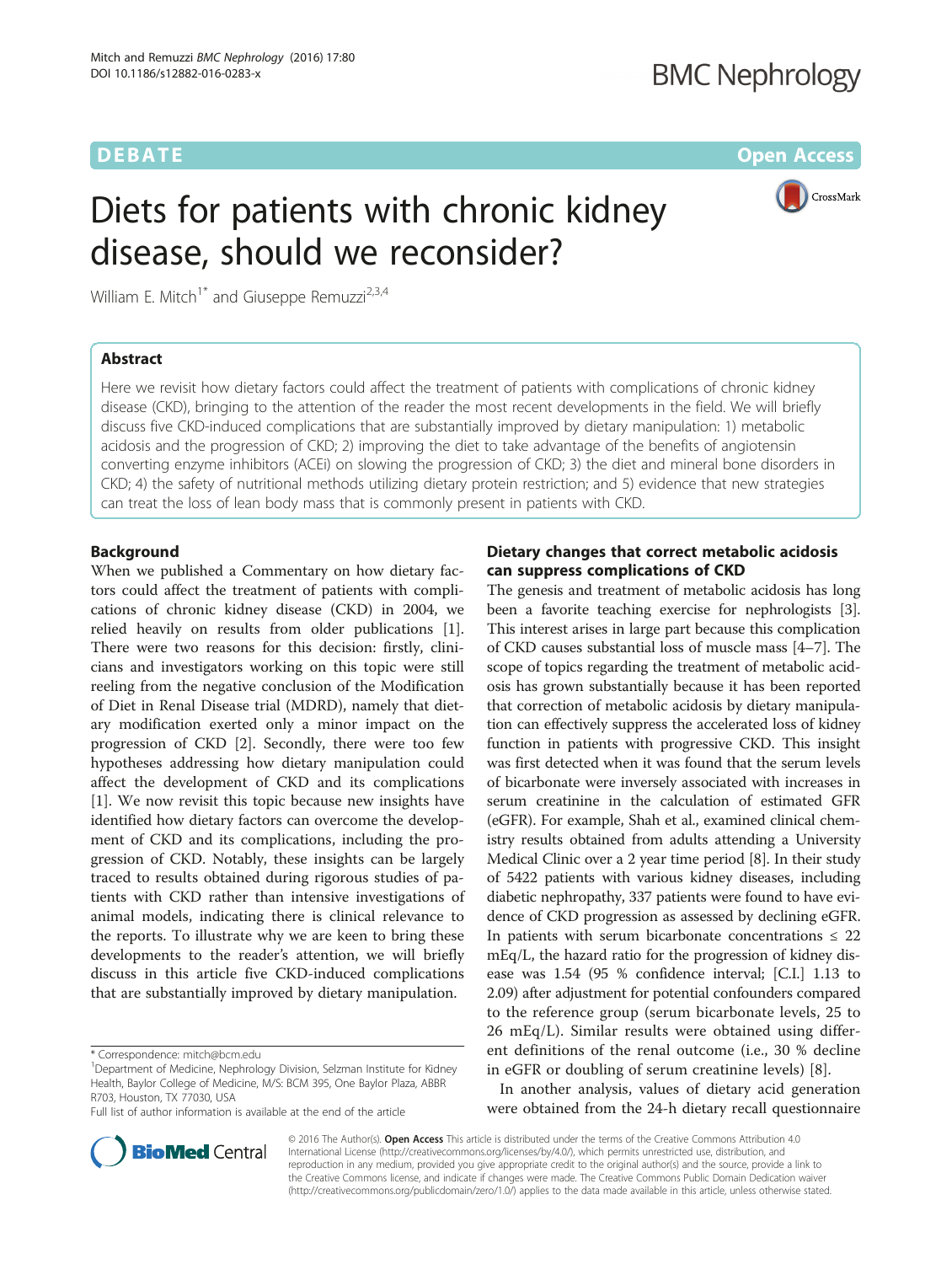used in the National Health and Nutrition (NHANES III) Trial [[9\]](#page-6-0). In the 1468 adults with CKD participating in this evaluation during 14.2 years, 311 participants developed ESRD. The risk of ESRD was increased in patients expressing higher levels of dietary acid generation yielding a relative hazard ratio of 3.04 (C.I.; 1.58 to 5.86) for patients with the greatest degree of acid production.

Identification of the associations between metabolic acidosis and the progression of CKD has understandably stimulated investigators to examine if progression of CKD could be suppressed by simply supplying alkali supplements. De Brito-Ashurst and colleagues evaluated this possibility in a controlled trial of 134 adult patients with metabolic acidosis (serum bicarbonate, 16–20 mM) and CKD (basal creatinine clearances (Ccr), 15 to 30 ml/min/  $1.73 \text{ m}^2$ ) [[6](#page-6-0)]. In that study, patients were randomly assigned to standard care or to administration of bicarbonate supplements; their Ccr levels were examined repeatedly over 2 years. The patients assigned to bicarbonate supplements experienced a slower decline in Ccr (−1.88 vs −5.93 ml/min/ 1.73 m<sup>2</sup>;  $P < 0.0001$ ) and fewer of the patients treated with sodium bicarbonate developed ESRD ( $P < 0.001$ ). The investigators also uncovered nutritional benefits of correcting acidosis in patients with CKD, including evidence for increasing protein stores. Other investigators have examined patients with hypertension, CKD and relatively preserved levels of eGFR (mean, 75 ml/min/1.73 m<sup>2</sup>) during a 5 year period [\[10\]](#page-6-0). Enrolled patients were treated with ACEi and then randomly assigned to receive sodium bicarbonate, an equimolar amount of sodium chloride or a placebo. The authors found that the rate of decline of eGFR (estimated from plasma cystatin C levels) was slower while eGFR values remained higher in the group of patients treated with oral supplements of sodium bicarbonate compared to results from patients treated with sodium chloride or placebo. These and other reports demonstrate that the correction of metabolic acidosis not only slows the rate of loss of kidney function but also can improve hormonal metabolism as well as values of protein turnover [[11\]](#page-6-0). Although it is possible that measurements obtained in a larger clinical trial might uncover different results, these clinical measurements were collected in randomized, controlled trials and hence, they offer overwhelmingly relevant reasons for correcting metabolic acidosis in patients with CKD.

Do publications also document that dietary factors influence the relationship between metabolic acidosis and progression of CKD? The answer is yes because it is known that the catabolism of dietary proteins, especially if the diet supplied proteins of animal origin, is the principal source of acid generation [\[3](#page-6-0)]. When the kidney is challenged with acid, such as by eating an animal-source protein diet, it increases levels of hormones (i.e., angiotensin II, aldosterone, endothelin) that help it excrete the acid over short-term observations [[12](#page-6-0), [13](#page-6-0)]. However, in the long-term, high levels of these hormones worsen kidney function [[14](#page-6-0), [15](#page-6-0)]. Consequently, limiting proteins in the diet will reduce the generation of acid and should aid in the correction of metabolic acidosis. Indeed, there is evidence that protein restricted diets can also suppress the progression of CKD. For example, in 2012, these relationships were tested by Goraya and colleagues [[16](#page-6-0)]. They reduced the daily amount of acid generated by simply increasing fruits and vegetables in the diet. This recommendation achieved the goal of reducing acid generation by 50 % [[16](#page-6-0)]. The strategy used by the investigators simply amounted to increasing fruits and vegetables in the diet. The amount of added fruit and vegetables was based on adding what would be required for a 50 % reduction in daily acid generation. For most of the patients, this amounted to adding two to four cups of fruits and vegetables to their daily diets. In the clinical trial of the influence of adding these foods, hypertensive patients with stages 1 or 2 CKD (presumably due to hypertensive nephropathy) were treated with ACEi and outcome measures were documented [[16\]](#page-6-0). The measures studied included a decrease in urinary markers of kidney damage, namely N-acetyl beta-D-glucosaminidase and TGF-β1. After 30 days, stage 2 CKD patients who were treated with either sodium bicarbonate supplements or changes in the diet designed to increase the content of fruit and vegetables had comparably positive responses estimated from decreased appearance of markers of kidney damage (Fig. 1). These positive results were obtained during studies of a



Fig. 1 Diet enriched in fruits and vegetables in amounts was administered in order to reduce dietary acid load by 50 %. Patients with stage 2 CKD who received this dietary intervention for 30 days experienced significant improvements in the potential renal acid load, 8-h urine net acid excretion, urine albumin-to-creatinine ratio and urine TGF-β. Abbreviations: CKD, chronic kidney disease; eGFR, estimated glomerular filtration rate; TGF-β, transforming growth factor β. Results from Goraya et al. [\[16](#page-6-0)]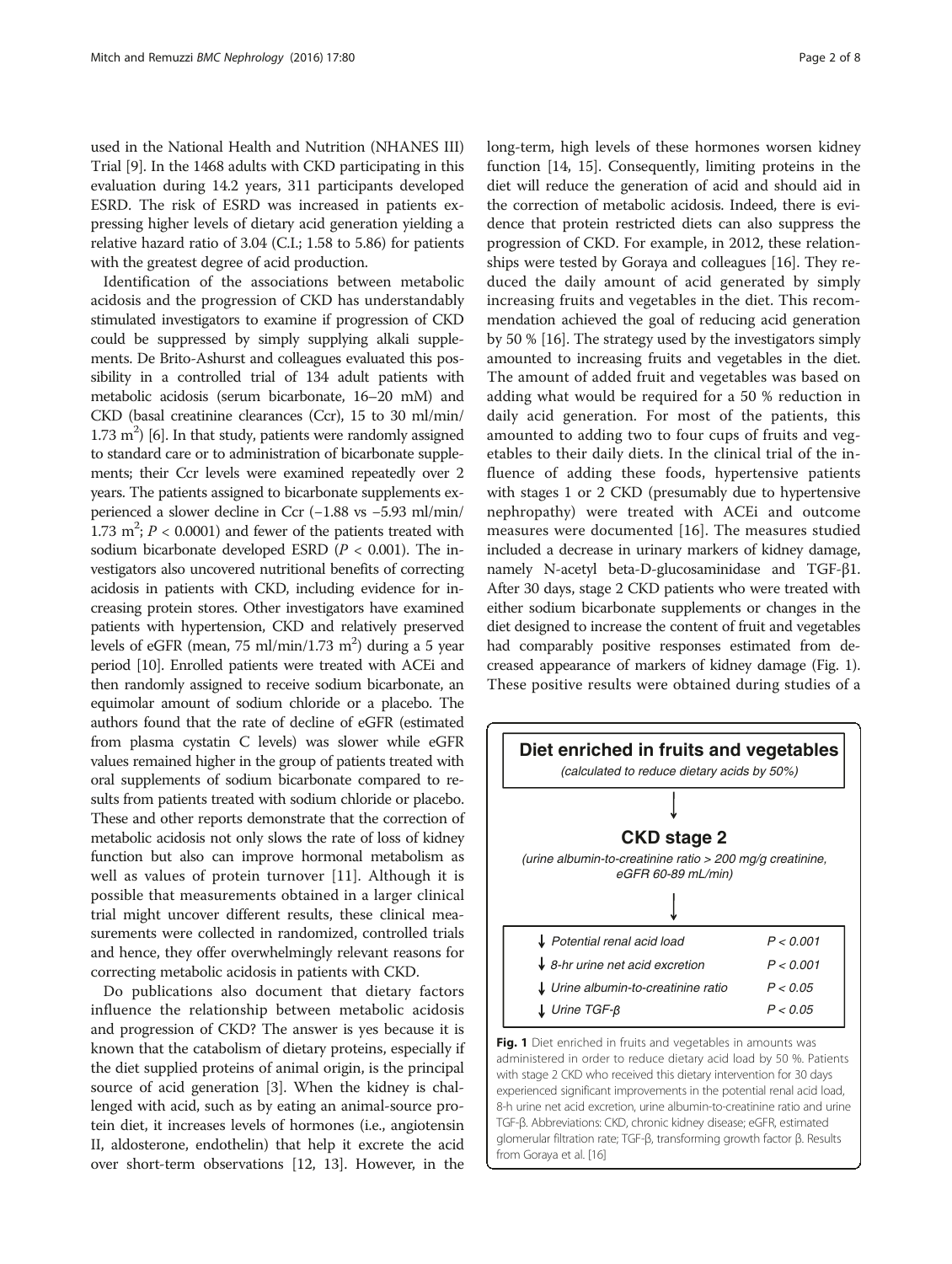small number of patients with relatively mild CKD but were sufficiently intriguing that the investigators were stimulated to undertake a larger trial [\[17\]](#page-6-0). In this second clinical trial, hypertensive patients with stage 4 CKD (eGFR of  $15-29$  ml/min/ $1.73$  m<sup>2</sup>) and metabolic acidosis (i.e., total  $CO<sub>2</sub> < 22$  mM) were randomly assigned to either daily sodium bicarbonate supplements (1 mEq/kg/day) or to an increase in dietary fruits and vegetables that was sufficient to reduce dietary acid by 50 %. After 1 year of treatment, the total  $CO<sub>2</sub>$  had increased to a similar extent (compared to baseline values) in both the sodium bicarbonate and fruits plus vegetables groups. Regarding kidney functional outcomes, the eGFR calculated from plasma cystatin C levels did not differ between the groups but indices of kidney injury were lower in patients treated with diets enriched in fruits and vegetables.

These reports are encouraging for several reasons. Firstly, there is evidence that simply supplying alkali to patients with CKD and metabolic acidosis will result in important clinical benefits that include slowing of progressive renal insufficiency and reversing the loss of protein stores. Secondly, the dose of sodium bicarbonate supplements or the amounts of dietary fruits and vegetables needed to block the development of metabolic acidosis can be simply assessed by measuring the serum bicarbonate (or total  $CO<sub>2</sub>$ ). Thirdly, these outcomes should stimulate new hypotheses to design methods of correcting metabolic acidosis or creating other dietary strategies.

# Inadequate attention to the diet interferes with methods of slowing progression of CKD

Designing the optimal diet for patients with CKD is difficult because of interrelationships among different nutrients. For example, when the diet plan includes a reduction in dietary protein there must be a concomitant increase in the intake of other nutrients to maintain the requirements for calories. This is not the only problem since the requirement for calories is also influenced by CKD, because CKD results in the development of insulin resistance and eventual impairment of carbohydrates and lipids utilization [\[18](#page-6-0), [19\]](#page-6-0). Moreover, designing meals must also include recommendations about the intake of ions and minerals. This is relevant because a high intake of protein is generally accompanied by an increase in dietary phosphates, salt, etc. This problem was highlighted when it was reported that unregulated amounts of dietary phosphates or sodium chloride will interfere with the ability of ACEi to suppress the progression of CKD. In one report, Zoccali and colleagues pointed out that changes in the levels of serum phosphate were positively correlated with values of serum creatinine in 331 patients with proteinuric nephropathies who were participating in the prospectively designed Ramipril Efficacy in Nephropathy (REIN) trial

[[20](#page-6-0)]. The investigators found that independently of treatment, patients with serum phosphate levels in the highest two quartiles  $(3.45-4.00 \text{ mg/dL}$  and  $> 4.00 \text{ mg/dL}$ ) progressed significantly faster, reaching ESRD or a composite end-point of doubling of serum creatinine or ESRD when compared to results from patients with phosphate levels below the median (<3.45 mg/dL). Of note, the renoprotective effect of the ACEi, Ramipril, decreased as serum phosphate levels increased ( $P \le 0.008$ ). This association persisted even after the results were adjusted for confounders such as measured GFR and urinary protein. The authors concluded that monitoring and reducing serum phosphate by changing the diet should be a principal goal in planning the diets of patients with CKD. We recognize that the admonition to control serum phosphorus by manipulating the diet can be very difficult because phosphates present in processed grocery products are only infrequently posted on the food labels [[21\]](#page-6-0). For example, one test of the accuracy of food levels concluded that 44 % of the best-selling items in a grocery were found to contain phosphate additives, especially in prepared, frozen foods, package meat, bread, soup, etc. Not only is the phosphate content of many foods missing from the food content labels but there is evidence that this source of additional phosphates is clinically relevant: the analysis indicated that sample meals comprised mostly of foods that frequently contain phosphates amounted to 736 mg more phosphorus per day when compared to meals prepared with additivefree foods [\[21](#page-6-0)]. Notably, diets that are rich in animalsource protein are rich in phosphates [[22](#page-6-0)]. Sherman and Mehta investigated the ratio of the phosphorus in meat, fish, and poultry meats and uncovered that the phosphorus content of 1 g of protein varied from 6.1 to 21.5 mg. Based on this information, it is not difficult to understand how restricting dietary protein can reduce the risk of adverse outcomes from high phosphate diets, including renal osteodystrophy, left ventricular hypertrophy and progression of CKD. In short, without careful dietary planning which includes the phosphate content of different foods, the benefits of ACEi therapy on progression of CKD and the prevention of renal bone disease will be eliminated.

Phosphates are not the only potentially harmful nutrients associated with protein rich foods. For example, sodium chloride is often added to processed foods to improve their "shelf life" plus the taste of the food product, specifically foods that are pre-prepared or are in the category of "fast foods". As occurs with the high phosphate content of protein-rich foods, responses to a high salt diet can interfere with the ability of ACEi to suppress progression of CKD. A post-hoc analysis of the REIN trial showed that among 500 patients with proteinuric CKD receiving ACEi therapy, those with a high dietary sodium intake (i.e., >14 g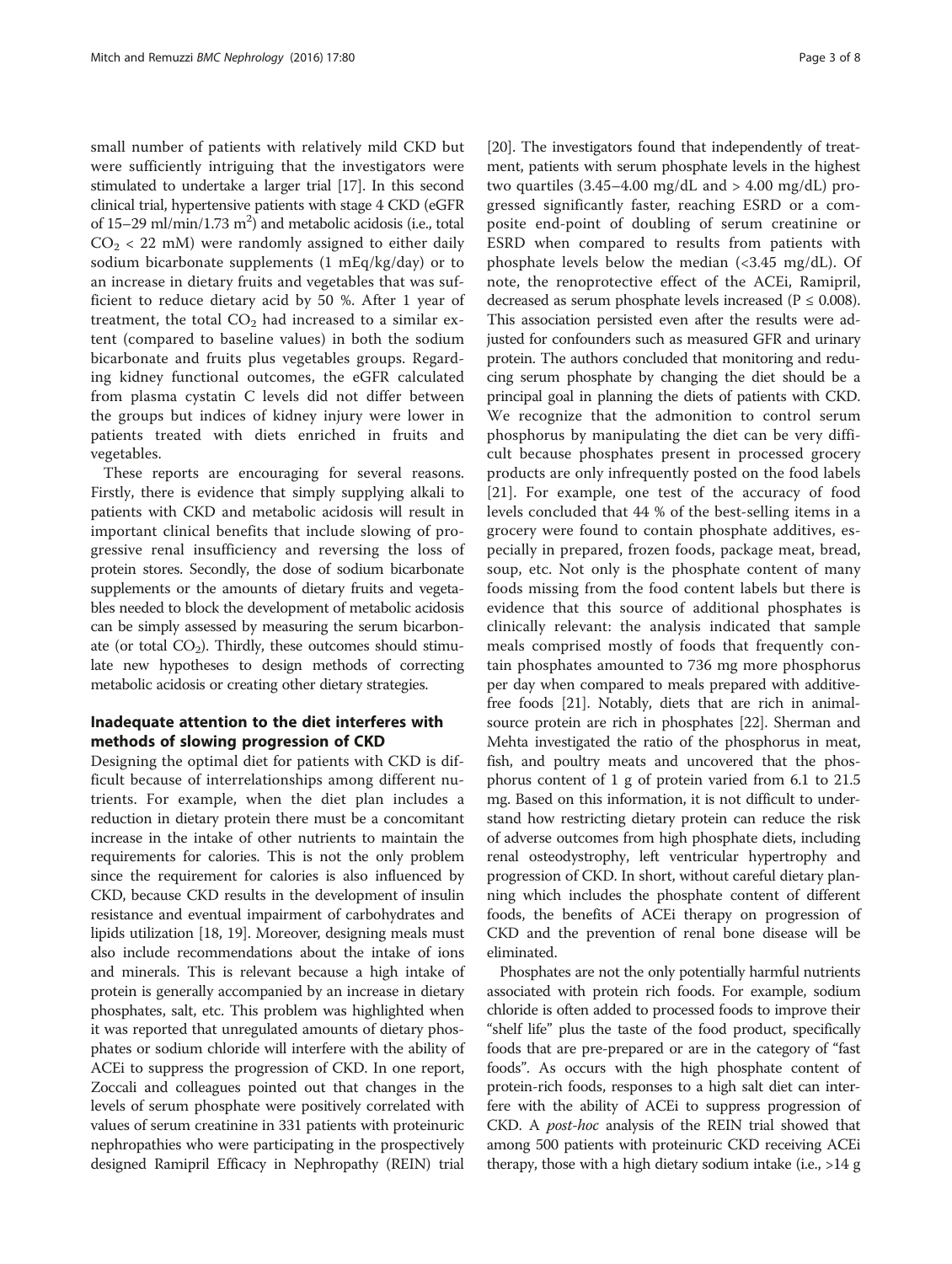of salt/day) had a three-fold higher risk for progression to ESRD compared to those assuming less than 7 g of salt daily [\[23\]](#page-6-0). Moreover, urinary proteins decreased more in patients with low-or-medium sodium diet than in those in high-sodium intake group. The excess risk of ESRD was independent of blood pressure control and was largely explained by the blunted antiproteinuric effect of ACEi therapy in the setting of sodium overload [[23](#page-6-0)]. Consequently, a diet containing an excess of sodium chloride, like that of diets with unregulated phosphate intake, can blunt the antiproteinuric effect of ACEi while increasing the risk for developing ESRD.

### Dietary changes ameliorate mineral bone disorders of CKD

Chronic kidney disease-mineral and bone disorder (CKD-MBD) is a systemic dysfunction of mineral and bone metabolism in patients with CKD. It results from abnormalities in calcium, phosphorous, parathyroid hormone and/or vitamin D metabolism as well as abnormalities in bone turnover, mineralization, volume, linear growth or strength, in addition to vascular or other soft tissue calcification [\[24\]](#page-6-0). Phosphate retention plays a crucial role in the development of CKD-MBD and it also increases the risk of cardiovascular events and mortality in patients with CKD [\[25, 26\]](#page-6-0). In the early stages of CKD serum phosphate levels are maintained in the normal range through phosphaturia induced by increase in parathyroid hormone actions and fibroblast growth factor-23 (FGF-23) production. However, as kidney disease progresses the compensatory rise in FGF-23 levels fails to sustain phosphate clearance sufficiently and hyperphosphatemia ensues. Notably, increased FGF-23 levels by itself has been associated with increases in both cardiovascular events and mortality [\[27](#page-6-0), [28](#page-6-0)], suggesting that control of phosphate homeostasis early in CKD may help reducing the clinical consequences of mineral and bone disorders. Strategies to manage elevated serum phosphorus levels include reduction of dietary phosphate intake, as well as the use of phosphate binding agents. Clinical studies have assessed the effects of dietary phosphate and protein restriction in CKD patients. For example, patients with advanced CKD (stages 4 and 5) who had a reduction in dietary phosphates and protein intake also had improved short-term control of secondary hyperparathyroidism [\[29](#page-6-0)–[32](#page-6-0)]. In the long term, altering the diet allowed some patients to achieve a normal rate of bone formation [\[33\]](#page-7-0). Recent evidence suggests that in addition to the absolute amount of phosphate in the diet, its source (i.e., plant versus animal food) should be considered [[34](#page-7-0)]. Indeed, dietary phosphates from plant-derived proteins are mostly in the form of phytates, which are less digestible in humans. Consequently, phosphates are ultimately less bioavailable compared to phosphates derived from animal sources [[34\]](#page-7-0). Moe et al. addressed this issue in nine patients who had established CKD (mean eGFR 32 mL/min/1.73 m<sup>2</sup>) by comparing their responses to vegetarian- or meat-based diets with equivalent contents of protein and phosphates. After one week of the dietary intervention in their crossover study, the vegetarian diet led to lower serum levels of phosphorus and FGF-23 than the meat-based diet [[35](#page-7-0)]. Moreover, 13 patients with stages 3–5 CKD converted their food choices from an animal protein-based diet to a 70 % plant-protein diet for four weeks. The result was a significant reduction of urinary phosphorous excretion [[36\]](#page-7-0) even though there were no significant changes in serum phosphorous or FGF-23 levels. The urinary sodium and titratable acid contents significantly decreased with the change to plant-based foods [[36](#page-7-0)]. Overall, the combination of phosphate-restricted diets plus oral phosphate binders has become a well established approach to controlling serum phosphorus levels in patients with CKD stages 3–5 (including CKD stage 5D) [[24](#page-6-0)]. For example, a randomized controlled trial showed that dual intervention with a low-phosphorous diet and the addition of phosphate binders was more effective than either approach alone in reducing serum FGF-23 concentrations in 39 patients with CKD stages 3–4 and normal serum phosphate levels [[37\]](#page-7-0). Taken together, the results we have discussed suggest that restriction of dietary phosphate intake may improve the control of mineral and bone metabolism in CKD patients. Nevertheless, the prescription of low phosphate diets can be challenging in that the bioavailability of phosphates in foods (see above) needs to be considered.

# Is the low protein diet-ketoacid regimen nutritionally adequate?

The MDRD Study of nondiabetic patients with stage 4 CKD, was designed to examine the effects of restricted dietary protein and blood pressure control on the rate of decline in measured GFR in 255 patients [[2\]](#page-6-0). During approximately 2 years of study, patients were treated with either a low-protein (0.58 g/kg/day) diet or a very lowprotein diet (0.28 g/kg/day) that was supplemented with a special mixture of essential keto acids and amino acids (KA regimen). Adverse outcomes associated with the diets included the development of kidney failure (initiation of dialysis therapy or transplantation), death or a composite outcome of kidney failure or death. It was concluded that the frequencies of these outcomes between the two dietary regimens were scarcely different; there was only a slightly slower decline in GFR associated with the very low protein-KA regimen. Following the announcement of this conclusion, the manufacturers of the essential ketoacid-amino acid mixture stopped their production of ketoacids and amino acids; the availability of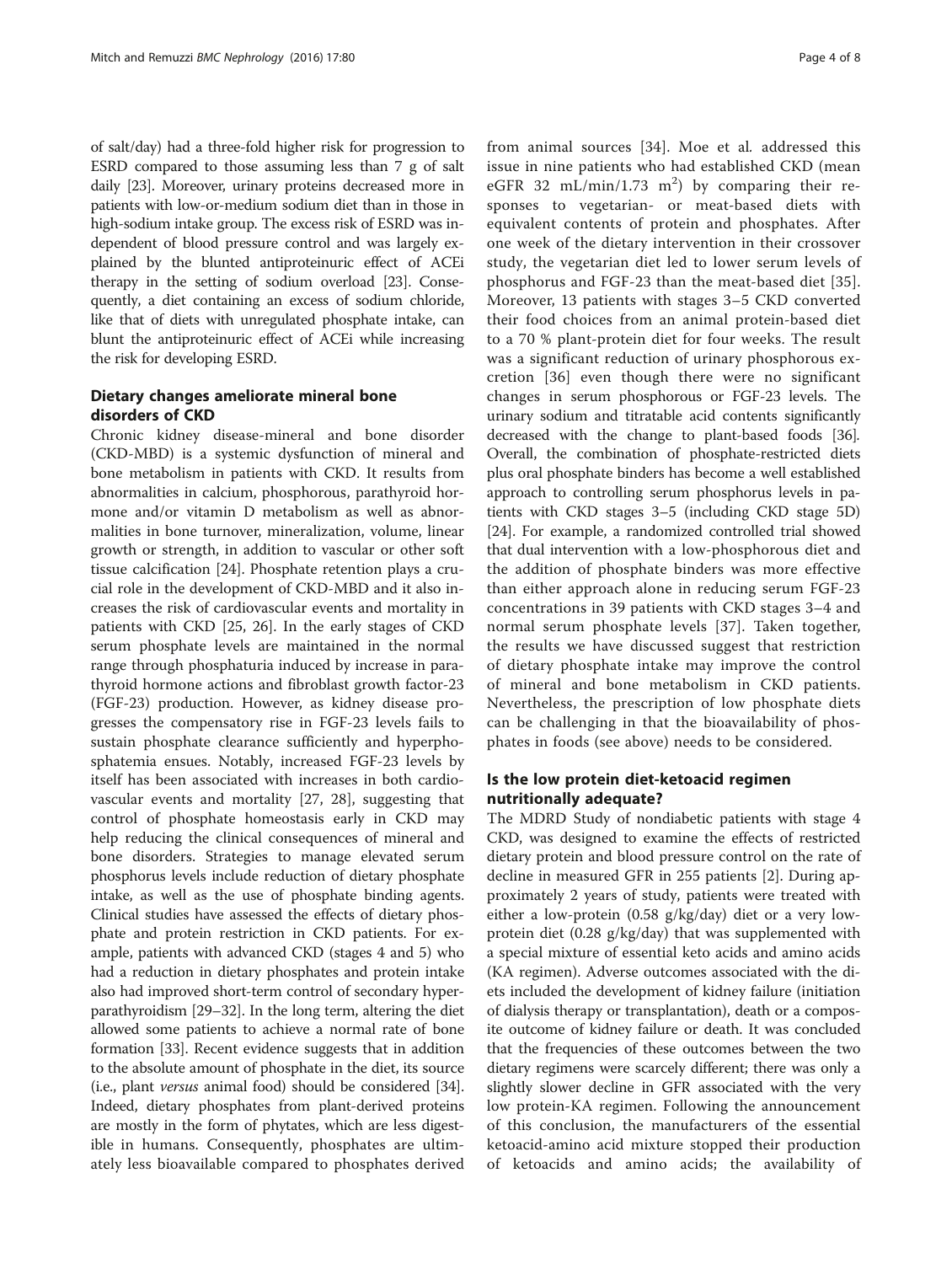ketoacids in the U.S. ceased and patients were encouraged to design their own diets. Over the ensuing 10 years after the MDRD Study ended, data regarding dietary changes, nutritional measurements and the development of other diseases were not evaluated systematically. Consequently, it is difficult to evaluate the report that during the 10 years following the end of the MDRD Study, the frequency of death in patients treated with the ketoacid regimen was higher than the rate occurring in patients assigned to the low protein, non-supplemented diet [[38\]](#page-7-0). Specifically, insights or conclusions about death rates that occurred following participation in the MDRD trial are not possible because there were no records of differences in compliance with the dietary regimens during the MDRD trial or types of diets after cessation of the MDRD trial, types of renal replacement therapy, variability in health status, drug treatment regimens, etc. during the years following the end of the MDRD Study. Still, the report did stimulate other investigators to examine the efficacy and toxicity of the very low protein, KA regimen. Chauveau and colleagues examined the long-term outcomes of patients with CKD stage 4–5 who were treated with a ketoacid-supplemented very low protein diet [[39](#page-7-0)]. Among the 251 patients they enrolled, approximately 8.4 % discontinued the diet regimen within less than 3 months. The final analysis focused on 203 patients who were given the dietary treatment for more than 3 months (mean duration 3 years) before starting renal replacement therapy. The investigators reported that the survival rates in the study population receiving renal replacement therapy after stopping treatment with KA-supplemented very low protein diet were 79 % and 63 % at 5 and 10 years, respectively [\[39\]](#page-7-0). There was no evidence that the KA regimen jeopardized the survival of 102 patients who were subsequently treated by chronic dialysis nor was there reduced survival of 101 patients who received a kidney transplant. In fact, they reported there was no correlation between death rates in patients treated by the KA regimen and the duration of treatment with the KA regimen. Why the outcomes between investigators in France [\[39\]](#page-7-0) and the Menon [\[38](#page-7-0)] report are so different is not known but the paucity of information about events, illnesses, etc. of MDRD patients treated with the KA regimen indicates we are unlikely to obtain the information needed to identify explanation(s) for the differences. Nevertheless, the report by Chauveau and colleagues provides evidence that long term ketoacid-based dietary regimens are nutritionally sound, at least in those who were compliant to the therapy [[39](#page-7-0), [40\]](#page-7-0). Moreover, there is reassuring, albeit limited, information about the utility of dietary treatment in patients who are at increased risk of adverse outcomes, namely, elderly individuals with advanced renal insufficiency.

Brunori and colleagues examined the outcomes of different treatment regimens for elderly (≥70 years)

patients without diabetes but with advanced renal insufficiency (i.e., eGFRs of 5 to 7 mL/min.) [\[41](#page-7-0)]. In their report, patients were randomly assigned to either a very low protein, vegan diet that was supplemented with ketoacids (56 patients) or to dialysis without dietary intervention (56 patients). Over the median treatment period of 26.5 months, the death rates of the two groups of elderly patients were not statistically different nor were the survival rates obtained following one year of the therapies when the outcomes were subjected to an intention-to-treat analysis. The authors concluded that the very low protein diet supplemented with ketoacids was a safe method for postponing dialysis treatment for non-diabetic, elderly patients. Notably, these outcomes were examined by a cost-benefit analysis [\[42](#page-7-0)]. It was estimated that each patient treated with the low dietary protein, KA regimen diet saved the National Health Service 21,180 euros per patient when dialysis was postponed for 1 year.

The most recent analysis of responses to dietary modification and the efficacy of the very low protein diet supplemented by the ketoacids was reported by Garneata et al. [\[43](#page-7-0)]. These investigators conducted a prospective, randomized controlled trial to assess the safety and efficacy of a ketoacid-supplemented very low protein regimen (0.3 g dietary protein/kg/day) compared to a conventional low protein diet (0.6 g dietary protein/kg/day) in nondiabetic patients with <30 ml/min/1.73 m<sup>2</sup> GFR and < 1 g urinary protein/g creatinine. The trial was designed to test responses to the very low protein diet-KA regimen rigorously because the investigators tested patients for dietary compliance and only enrolled patients who demonstrated compliance. As expected, achieving the desired characteristics for enrolling patients required screening of a very large number of individuals (more than 1400) between March, 2006 and April, 2009. Thus, the trial encompassed 104 patients treated with the KA regimen and 103 patients treated with the conventional low protein diet. Both types of nutritional interventions were safe, as reflected by stable anthropometric and biochemical parameters (e.g., body mass index, serum albumin, or estimates of muscle mass). Regarding efficacy in avoiding end-stage renal disease, evidence from the intention-to-treat analysis led the authors to conclude that 55 patients reached the primary composited efficacy end point (i.e., initiation of dialysis or a >50 % reduction in eGFR). Importantly, only 13 % of patients in the KA regimen group reached the pre-specified end points while 42 % in the conventional low protein diet group reached the end points ( $P < 0.001$ ). These outcomes were also used to calculate the adjusted number of patients needed to treat with the very low protein diet KA regimen for 1 year to avoid reaching the composite endpoint, that was only 4.4 CKD patients. Notably, it was determined that the serum bicarbonate levels for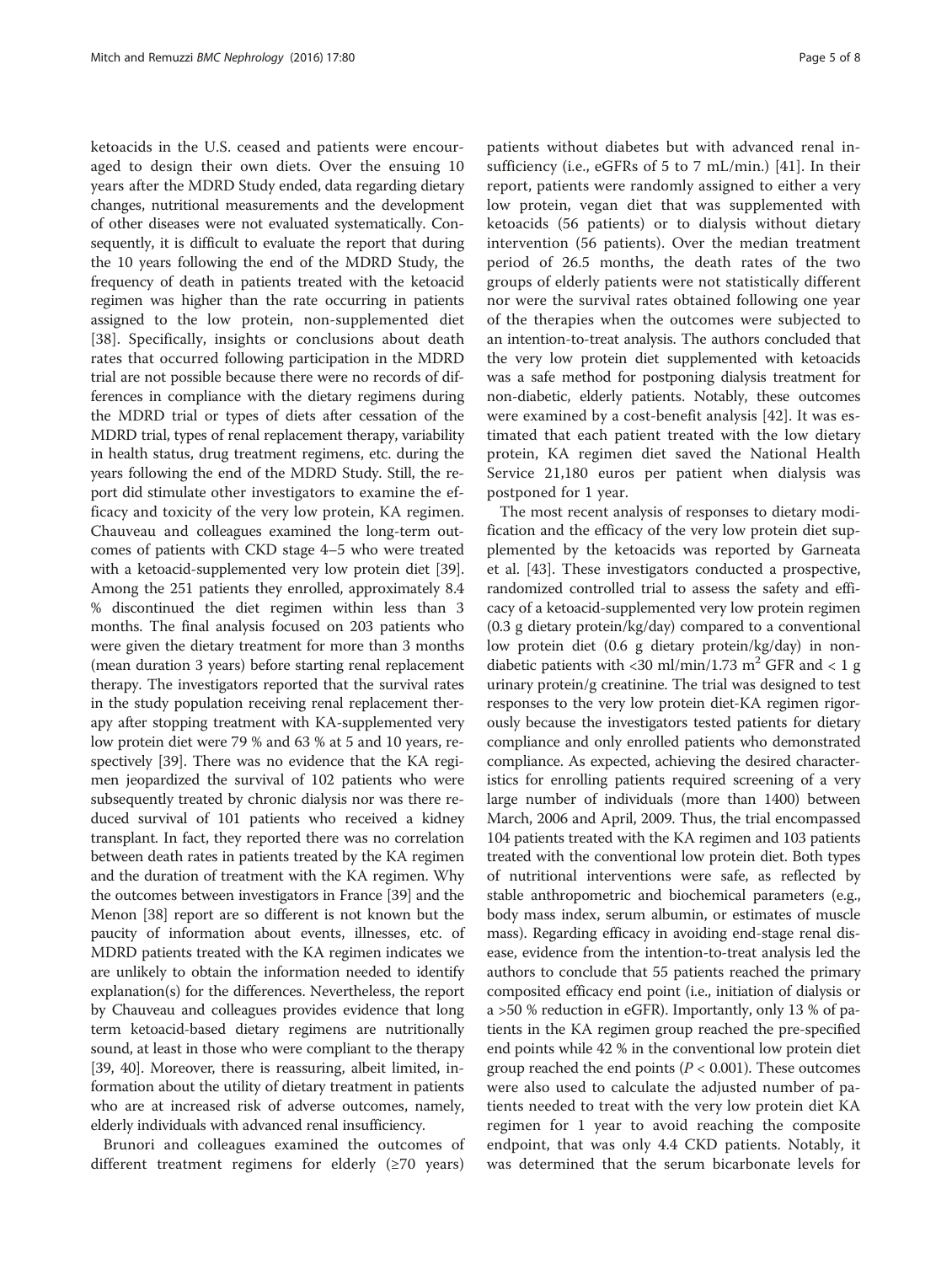patients treated with the KA regimen averaged 23 mM; compared to only 16 mM for patients treated with the conventional low protein diet. The authors concluded that the very low protein diet KA regimen is nutritionally safe and could defer for almost 1 year the need for dialysis in patients with eGFR <30 ml/min/1.73 m<sup>2</sup> [[43\]](#page-7-0). Although the clinical outcome achieved with the very low protein diet KA regimen was significant, the participants were relatively well-selected and motivated underscoring the challenge for investigators to uncover methods of improving compliance and efficacy of diets for patients with CKD. The low enrollment rate of the Garneata trial [[43\]](#page-7-0) may also suggest that for CKD patients the choice of low-protein diet regimen or dialysis are not equivalent. This possibility could be tested in observational studies where patients will be assigned to low-protein or conventional diet according to their will.

Why is dietary counseling used so infrequently? We believe there are four major reasons: 1) designing the diets is complex and requires a skilled dietician which can be costly (in the U.S., this cost is paid for Medicare recipients). 2) Changing the diet can be complicated when there are other illnesses. 3) There is concern that low-protein diet could cause loss of protein stores or other complications. 4) The outcomes from the MDRD trial led to the conclusion that low-protein diets did not significantly slow progression in non-diabetic, CKD patients.

### New strategies to improve lean body mass, a complication of CKD

In patients with CKD, muscle wasting and limited physical performance can substantially contribute to reduced confidence and the risk of injuries. This is especially true for patients who are bedridden or immobile [[44\]](#page-7-0). For example, measurements of the physical status of 385 patients with stages 2–4 CKD, uncovered a reduction in muscle mass plus variabilities in the functional abilities of different muscles [\[45\]](#page-7-0). The authors concluded that patients with CKD were characterized by leg performances that were at least 30 % lower than predicted while handgrip strength was relatively preserved. The major abnormality in muscle functioning was a reduction in measurements of walking speed and the "timed and up and go" testing. The presence of these abnormalities predicted a 3-year risk of death, was more reliably than variations in the degree of CKD or the presence of other biomarkers, and when eGFR levels were combined with measurements of walking, the mortality predictions were more accurate. In summary, impaired physical performance of the lower extremities is common in CKD and strongly associates with all-cause mortality.

The results we have highlighted raise the questions whether it is possible to prevent loss of muscle mass and would success in this goal improve the physical performance of patients with CKD to ultimately reduce their risks of mortality? Devising methods that prevent muscle loss has long been a goal of the treatment of patients with CKD. As noted earlier, correction of metabolic acidosis not only prevents muscle wasting in animalbased models of CKD but also improves nutritional indices of patients with CKD and metabolic acidosis [\[4](#page-6-0), [6](#page-6-0)]. The mechanisms underlying the loss of muscle mass in rodent models of CKD (and other catabolic conditions) have been closely linked to the development of insulin resistance, the generation of inflammation and the activation of proteolysis in the ubiquitin-proteasome [[19,](#page-6-0) [46](#page-7-0)–[49](#page-7-0)]. Recently, methods have been designed that can suppress the protein wasting stimulated by insulin resistance and/or inflammation. For example, it is possible to block inflammation and muscle wasting that develops in mice with CKD by inhibiting myostatin [\[47\]](#page-7-0). Similarly, blockade of Stat3 has been found to suppress both muscle wasting and the generation of inflammatory cytokines, suggesting that these inhibitors may have transitional relevance [[48](#page-7-0)]. We recognize that these are only the first steps in the goal of devising a method that safely improves muscle mass and obviously, this will require intensive testing in patients with catabolic conditions, including CKD.

#### Conclusions

We conclude that integrating dietary manipulations into a comprehensive strategy will help prevent or ameliorate complications of CKD including acidosis, hyperkalemia, hyperphosphatemia and uremic symptoms and possibly influence CKD progression. We believe particular attention should be paid: 1) to correcting metabolic acidosis with either sodium bicarbonate supplements or more simply with diet instructions how to include supplements of fruits and vegetables; and 2) to lower the intake of sodium chloride as well as phosphates by choosing foods that provide low contents of these ions. Changing the diet by concentrating on these dietary constituents will allow us to maximize the renoprotective anti-proteinuric effect of renin angiotensin system blockers. These considerations on dietary approaches for CKD prevention and management are particularly valuable for low-resource setting worldwide where patients with CKD are beset with numerous challenges often traceable to poverty and a lack of access to life-saving dialysis and transplantation [[50](#page-7-0)]. The feasibility of these management approaches for CKD and its risk factors even in low-income countries is exemplified by the program set up in the communities of Eastern Nepal in collaboration with the International Society of Nephrology (ISN) [\[51](#page-7-0)]. Dietary recommendation of low-sodium intake and increase of fruits and vegetable together with low-cost anti-hypertensive, anti-diabetic or renoprotective drugs as deemed appropriate, have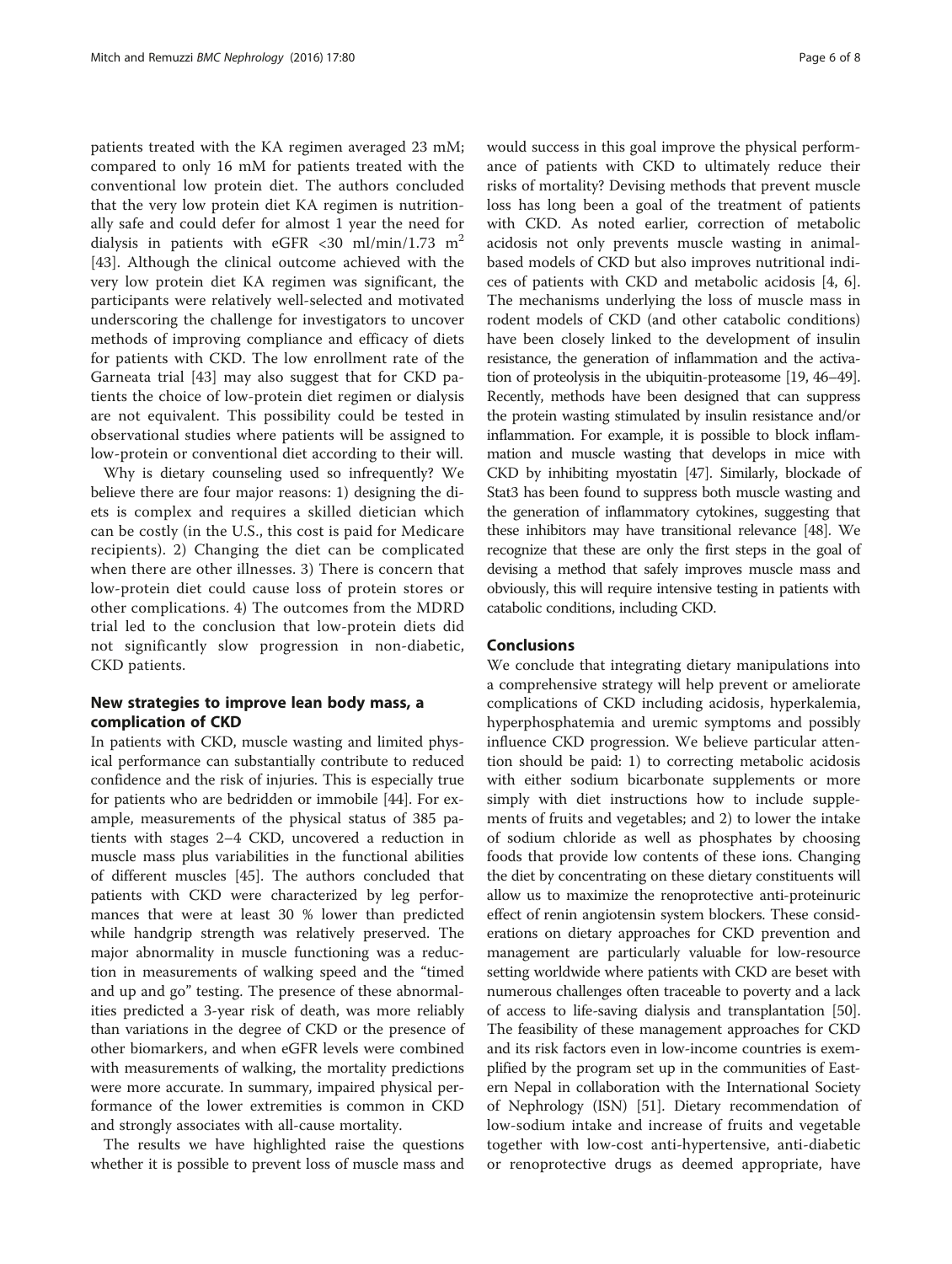<span id="page-6-0"></span>been able to control proteinuria and slow renal function decline in more than a third of 3,400 individuals on active monitoring.

Regarding the very low protein diet with essential keto acids and amino acids regimen, there is recent and reassuring evidence for its efficacy and nutritionally safety but efforts are needed to improve compliance with dietary regimens. Nutritional educational programs and dieticians could help to increase patient adherence to dietary recommendations. We also recommend that components of the diet and regular monitoring of nutritional status should be jointly assessed by physicians and dieticians, just as recommended for patients with inherited metabolic defects, cirrhosis and diabetes.

# Availability of data and materials

Not applicable.

#### Authors' contributions

WEM and GR wrote the first draft of the manuscript, discussed the issues for implementation, and prepared the final version of the paper that was approved by both authors.

#### Competing interests

The authors declare that they have no competing interests.

#### Consent to Publish

Not applicable.

#### Ethics approval and consent to participate Not applicable.

#### Author details

<sup>1</sup>Department of Medicine, Nephrology Division, Selzman Institute for Kidney Health, Baylor College of Medicine, M/S: BCM 395, One Baylor Plaza, ABBR R703, Houston, TX 77030, USA. <sup>2</sup>IRCCS - Istituto di Ricerche Farmacologiche Mario Negri, Bergamo, Italy. <sup>3</sup>Department of Medicine, Unit of Nephrology and Dialysis, Azienda Socio Sanitaria Territoriale, Papa Giovanni XXIII, Bergamo, Italy. <sup>4</sup>Department of Biomedical and Clinical Sciences, L. Sacco, University of Milan, Milan, Italy.

#### Received: 22 February 2016 Accepted: 14 June 2016 Published online: 11 July 2016

#### References

- 1. Mitch WE, Remuzzi G. Diets for patients with chronic kidney disease, still worth prescribing. J Am Soc Nephrol. 2004;15(1):234–7.
- Klahr S, Levey AS, Beck GJ, Caggiula AW, Hunsicker L, Kusek JW, et al. The effects of dietary protein restriction and blood-pressure control on the progression of chronic renal disease. Modification of Diet in Renal Disease Study Group. N Engl J Med. 1994;330(13):877–84.
- 3. Berend K, de Vries AP, Gans RO. Physiological approach to assessment of acid–base disturbances. N Engl J Med. 2014;371(15):1434–45.
- 4. May RC, Kelly RA, Mitch WE. Mechanisms for defects in muscle protein metabolism in rats with chronic uremia. Influence of metabolic acidosis. J Clin Invest. 1987;79(4):1099–103.
- Reaich D, Channon SM, Scrimgeour CM, Daley SE, Wilkinson R, Goodship TH. Correction of acidosis in humans with CRF decreases protein degradation and amino acid oxidation. Am J Physiol. 1993;265(2 Pt 1):E230–5.
- 6. de Brito-Ashurst I, Varagunam M, Raftery MJ, Yaqoob MM. Bicarbonate supplementation slows progression of CKD and improves nutritional status. J Am Soc Nephrol. 2009;20(9):2075–84.
- 7. Krieger NS, Frick KK, Bushinsky DA. Mechanism of acid-induced bone resorption. Curr Opin Nephrol Hypertens. 2004;13(4):423–36.
- Shah SN, Abramowitz M, Hostetter TH, Melamed ML. Serum bicarbonate levels and the progression of kidney disease: a cohort study. Am J Kidney Dis. 2009;54(2):270–7.
- 9. Banerjee T, Crews DC, Wesson DE, Tilea AM, Saran R, Rios-Burrows N, et al. High Dietary Acid Load Predicts ESRD among Adults with CKD. J Am Soc Nephrol. 2015;26(7):1693–700.
- 10. Mahajan A, Simoni J, Sheather SJ, Broglio KR, Rajab MH, Wesson DE. Daily oral sodium bicarbonate preserves glomerular filtration rate by slowing its decline in early hypertensive nephropathy. Kidney Int. 2010;78(3):303–9.
- 11. Dobre M, Rahman M, Hostetter TH. Current status of bicarbonate in CKD. J Am Soc Nephrol. 2015;26(3):515–23.
- 12. Wesson DE, Jo CH, Simoni J. Angiotensin II receptors mediate increased distal nephron acidification caused by acid retention. Kidney Int. 2012;82(11):1184–94.
- 13. Khanna A, Simoni J, Wesson DE. Endothelin-induced increased aldosterone activity mediates augmented distal nephron acidification as a result of dietary protein. J Am Soc Nephrol. 2005;16(7):1929–35.
- 14. Wesson DE, Simoni J. Acid retention during kidney failure induces endothelin and aldosterone production which lead to progressive GFR decline, a situation ameliorated by alkali diet. Kidney Int. 2010;78(11):1128–35.
- 15. Wesson DE, Jo CH, Simoni J. Angiotensin II-mediated GFR decline in subtotal nephrectomy is due to acid retention associated with reduced GFR. Nephrol Dial Transplant. 2015;30(5):762–70.
- 16. Goraya N, Simoni J, Jo C, Wesson DE. Dietary acid reduction with fruits and vegetables or bicarbonate attenuates kidney injury in patients with a moderately reduced glomerular filtration rate due to hypertensive nephropathy. Kidney Int. 2012;81(1):86–93.
- 17. Goraya N, Simoni J, Jo CH, Wesson DE. A comparison of treating metabolic acidosis in CKD stage 4 hypertensive kidney disease with fruits and vegetables or sodium bicarbonate. Clin J Am Soc Nephrol. 2013;8(3):371–81.
- 18. Thomas SS, Zhang L, Mitch WE. Molecular mechanisms of insulin resistance in chronic kidney disease. Kidney Int. 2015;88(6):1233–9.
- 19. Dong J, Dong Y, Chen F, Mitch WE, Zhang L. Inhibition of myostatin in mice improves insulin sensitivity via irisin-mediated cross talk between muscle and adipose tissues. Int J Obes (Lond). 2015.
- 20. Zoccali C, Ruggenenti P, Perna A, Leonardis D, Tripepi R, Tripepi G, et al. Phosphate may promote CKD progression and attenuate renoprotective effect of ACE inhibition. J Am Soc Nephrol. 2011;22(10):1923–30.
- 21. Leon JB, Sullivan CM, Sehgal AR. The prevalence of phosphorus-containing food additives in top-selling foods in grocery stores. J Ren Nutr. 2013;23(4):265–70. e262.
- 22. Sherman RA, Mehta O. Dietary phosphorus restriction in dialysis patients: potential impact of processed meat, poultry, and fish products as protein sources. Am J Kidney Dis. 2009;54(1):18–23.
- 23. Vegter S, Perna A, Postma MJ, Navis G, Remuzzi G, Ruggenenti P. Sodium intake, ACE inhibition, and progression to ESRD. J Am Soc Nephrol. 2012;23(1):165–73.
- 24. Kidney Disease: Improving Global Outcomes (KDIGO) CKD-MBD Work Group. KDIGO clinical practice guideline for the diagnosis, evaluation, prevention, and treatment of Chronic Kidney Disease-Mineral and Bone Disorder (CKD-MBD). Kidney Int Suppl. 2009(113):S1-130.
- 25. Eddington H, Hoefield R, Sinha S, Chrysochou C, Lane B, Foley RN, et al. Serum phosphate and mortality in patients with chronic kidney disease. Clin J Am Soc Nephrol. 2010;5(12):2251–7.
- 26. Moe SM, Drueke T, Lameire N, Eknoyan G. Chronic kidney disease-mineralbone disorder: a new paradigm. Adv Chronic Kidney Dis. 2007;14(1):3–12.
- 27. Kendrick J, Cheung AK, Kaufman JS, Greene T, Roberts WL, Smits G, et al. FGF-23 associates with death, cardiovascular events, and initiation of chronic dialysis. J Am Soc Nephrol. 2011;22(10):1913–22.
- 28. Isakova T, Xie H, Yang W, Xie D, Anderson AH, Scialla J, et al. Fibroblast growth factor 23 and risks of mortality and end-stage renal disease in patients with chronic kidney disease. JAMA. 2011;305(23):2432–9.
- 29. Barsotti G, Cupisti A, Morelli E, Meola M, Cozza V, Barsotti M, et al. Secondary hyperparathyroidism in severe chronic renal failure is corrected by very-low dietary phosphate intake and calcium carbonate supplementation. Nephron. 1998;79(2):137–41.
- 30. Combe C, Morel D, de Precigout V, Blanchetier V, Bouchet JL, Potaux L, et al. Long-term control of hyperparathyroidism in advanced renal failure by low-phosphorus low-protein diet supplemented with calcium (without changes in plasma calcitriol). Nephron. 1995;70(3):287–95.
- 31. Combe C, Aparicio M. Phosphorus and protein restriction and parathyroid function in chronic renal failure. Kidney Int. 1994;46(5):1381–6.
- 32. Martinez I, Saracho R, Montenegro J, Llach F. The importance of dietary calcium and phosphorous in the secondary hyperparathyroidism of patients with early renal failure. Am J Kidney Dis. 1997;29(4):496–502.